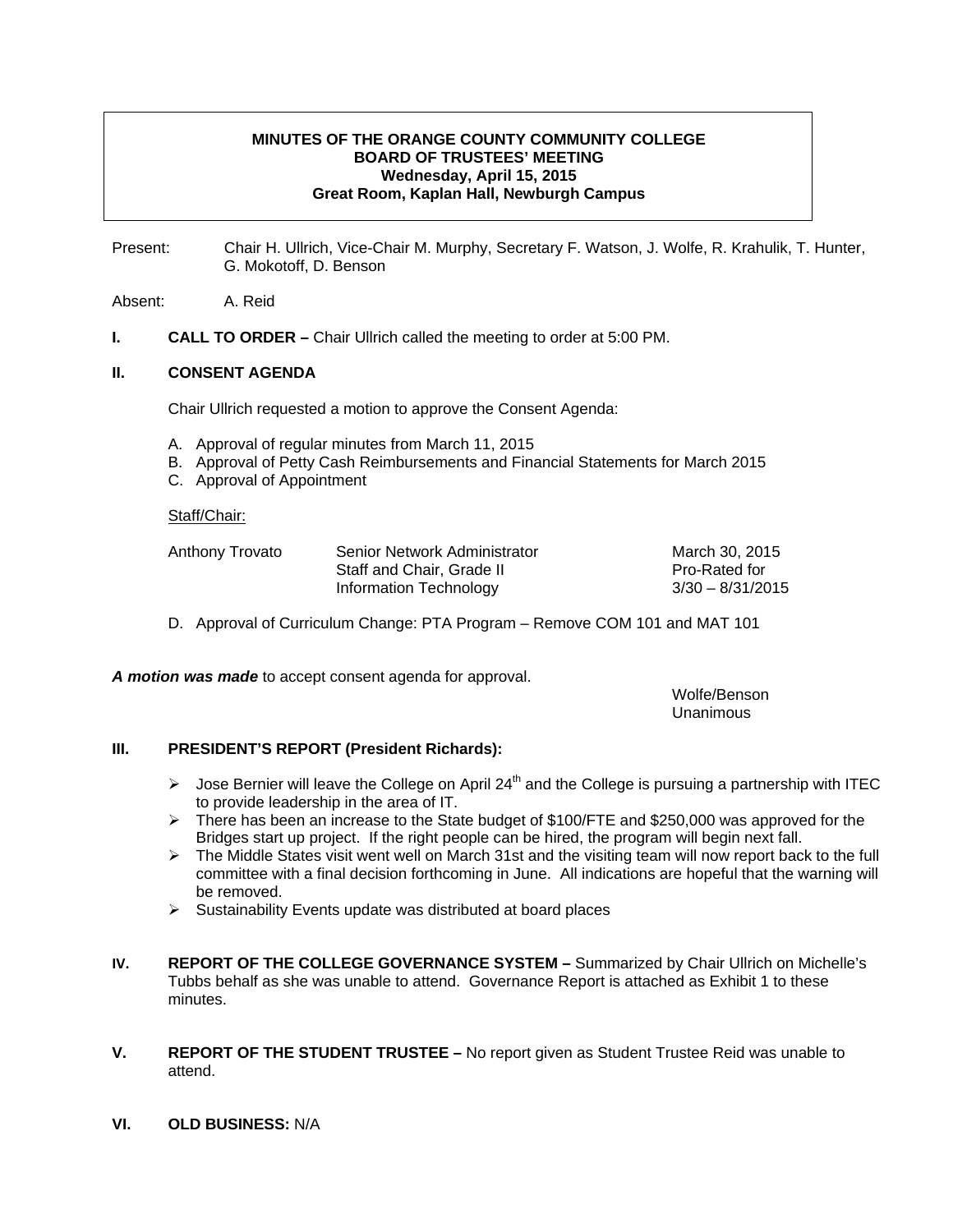Board Minutes – April 15, 2015 – Page 2

## **VII. NEW BUSINESS:**

*A motion was made* to approve Resolution No. 9: Resolution of Recognition for Jose Bernier, Vice President for Information Technology and Chief Information Officer.

> All in favor Unanimous

*A motion was made* to approve Resolution No. 10: Resolution for Creation and Maintenance of Fund Balances.

> All in favor Unanimous

## **VIII. BOARD CHAIR COMMENTS:**

- $\triangleright$  Commencement will be held on May 21<sup>st</sup> at 5 PM. Trustees will get more information before that date. SUNY Trustee Eunice Lewin is scheduled to attend.
- $\triangleright$  The next board meeting will be held on May 20<sup>th</sup> and there will be a report from the Foundation Board's task force on Diversity. Chair Ullrich has asked AVP Hammond to assist her in preparing and presenting a program on Diversity and Inclusion at the board meeting during the Committee of the Whole.
- $\triangleright$  The board retreat is scheduled for June 4<sup>th</sup> at West Hills Country Club, at 8 AM. That same afternoon, there will be a reception for Dr. Richards at the Newburgh Campus, at 5 PM.
- $\triangleright$  The OCCC Association is a 501C-3 Corporation, a private entity that conducts certain activities that the College is statutorily prohibited from doing including food services, the bookstore, real estate and the lab schools. Chair Ullrich represents the BOT on the Association's board of directors. VP Cazzetta, in addition to his other duties, was recently appointed by the board as the Executive Director of the Association.
	- He has undertaken some projects including:
		- i. Overhauling the Bylaws
		- ii. Getting a handle on food services and bookstore operations, both of which lose money.

Vinnie is tightening up the ship and pointing it in a new direction and Chair Ullrich appreciates his efforts so far.

¾ Chair Ullrich attended a meeting of Facilities Master Plan Steering committee at Trustee Benson's request, as she was unable to attend. A fascinating presentation was given by JMZ Architects of the vision for the College over the next 10 years.

# **IX. COMMITTEE REPORTS:**

### **Academic Programs and Services Committee:** N/A

### **Audit and Finance Committee:**

Trustee Watson reported on the following:

- $\triangleright$  Maintenance of the Newburgh campus
- $\triangleright$  The College is catching up on retro payments to employees.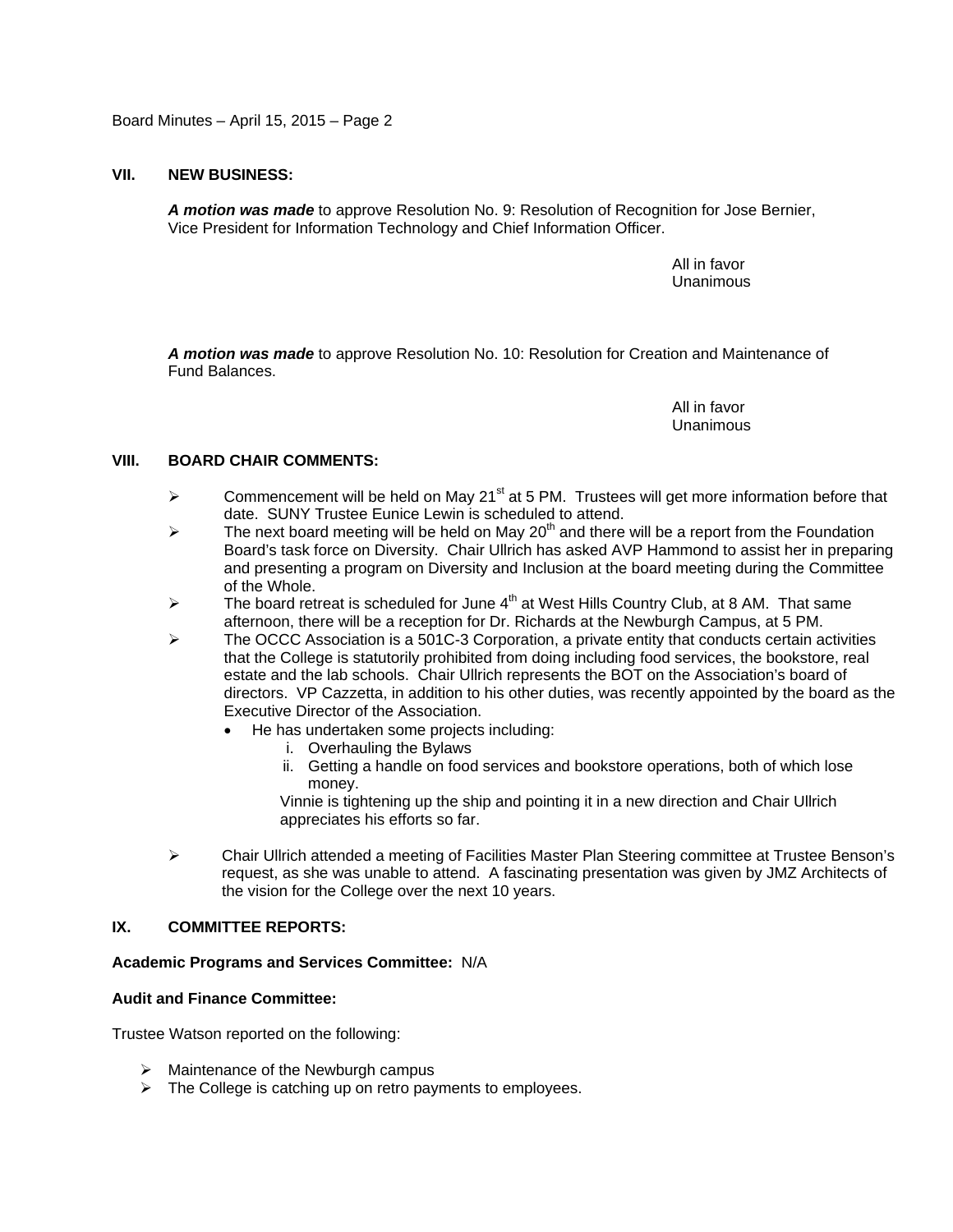Board Minutes – April 15, 2015 – Page 3

### **Committee of the Whole Presentation:** N/A

- **X. COMMENTS FROM THE PUBLIC:** Dr. Traeger reported that the Staff/Chair Association is supporting the College's Leadership Awards program to be held on April 23<sup>rd</sup>. He thanked Dr. Richards for his leadership.
- **XI. BOARD DISCUSSION:** N/A
- **XII. BOARD ADJOURNMENT:** At 5:30 PM a motion was made (all in favor) to end the regular board meeting.
- **XIII. EXECUTIVE SESSION:** An Executive Session was held at 5:30 PM for board discussion regarding the hiring of a particular individual.

At the conclusion of the Executive Session, the BOT and the Foundation Board enjoyed a dinner meeting at which time the Foundation Board gave a presentation on their Strategic Plan.

Respectfully submitted,

Carol A. Murray\* Secretary to the Board

\*Ms. Murray was not in attendance but gathered notes from the Board Chair, President and Trustee Wolfe in order to prepare the minutes.

#### *NEXT BOARD MEETING Wednesday, May 20, 2015*

*Gilman Center, Library Middletown Campus 5 PM*